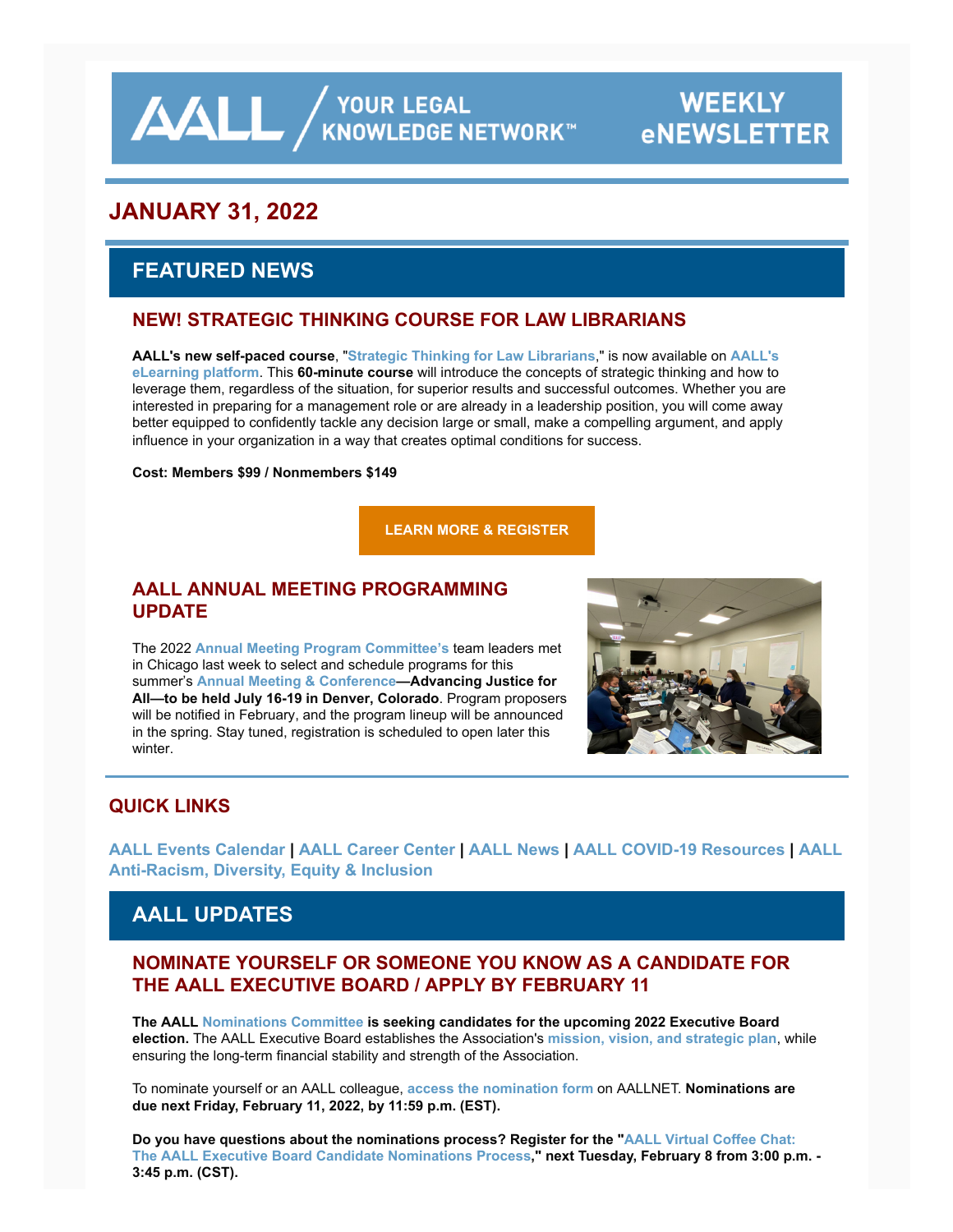#### **NOMINATE YOURSELF OR SOMEONE YOU KNOW FOR A 2022 AALL AWARD / DEADLINE IS MARCH 1**

The purpose of the **[AALL Awards program](https://www.aallnet.org/community/recognition/awards-program/)** is to recognize the achievements of law librarians, institutions, and partners for significant contributions and innovation in the legal information profession. Recipients are selected by the committees/award juries and will be recognized during the **[2022 AALL Annual Meeting & Conference](https://www.aallnet.org/conference/)** in Denver.

**The deadline to nominate a colleague or company, or to self-nominate, is March 1, 2022.** Nominations information and applications may be found on the individual award pages.

**[LEARN MORE ABOUT AALL AWARDS](https://www.aallnet.org/community/recognition/awards-program/)**

#### **ADVOCACY**

#### **U.S. GOVERNMENT PUBLISHING OFFICE NAMES FOUR AALL MEMBERS TO NEW TASK FORCE**

The U.S. Government Publishing Office (GPO) has appointed four AALL members to serve on a **new task force** [to study the feasibility of an all-digital Federal Depository Library Program \(FDLP\). The GPO accepte](https://www.gpo.gov/who-we-are/news-media/news-and-press-releases/gpo-director-appoints-task-force-to-study-making-gpo-library-program-all-digital)d AALL's nominee, **[Scott Matheson](https://www.aallnet.org/members_only/membership/IndividualFormPublicMembers/detail?id=201000F674E)**, to represent the Association. In addition, **[Richard A. Leiter](https://www.aallnet.org/members_only/membership/IndividualFormPublicMembers/detail?id=2010003D0FB)** and **Jennifer Morgan** [were selected to represent the GPO's Depository Library Council and](https://www.aallnet.org/members_only/membership/IndividualFormPublicMembers/detail?id=201001012A9) **[Stephen Parks](https://www.aallnet.org/members_only/membership/IndividualFormPublicMembers/detail?id=2010017F2D0)** was selected to represent the depository library community. AALL congratulates these members on being appointed to this new task force.

# **PROFESSIONAL GROWTH**

# **UPCOMING COFFEE CHATS & WEBINARS**



#### **AALL VIRTUAL COFFEE CHAT: THE AALL EXECUTIVE BOARD CANDIDATE NOMINATIONS PROCESS / FEBRUARY 8**

Do you know a fellow AALL member who would make an outstanding candidate for the upcoming 2022 Executive Board election? Or perhaps you are considering throwing your own hat into the ring. Join us **next Tuesday, February 8 from 3:00 p.m. - 3:45 p.m. (CST)** to learn more about the nominations process.

**Cost: Free and open to AALL members only; space is limited.**

**[LEARN MORE & REGISTER](https://elearning.aallnet.org/products/virtual-coffee-chat-the-aall-executive-board-candidate-nominations-process)**



#### **GRANT FUNDING FOR LAW LIBRARIES / FEBRUARY 15**

This program will provide tips and tools for how to identify, apply for, and win grants to support your organization. Join us on **Tuesday, February 15 from 11:00 a.m. - 12:00 p.m. (CST)** to hear inspiring success stories from law librarians and legal information professionals who have received grant funding and gain insight about how to get the funding you need. You will also learn how to find potential grant opportunities at the

federal, state, and local levels.

#### **Cost: Members - Free / Nonmembers - \$60**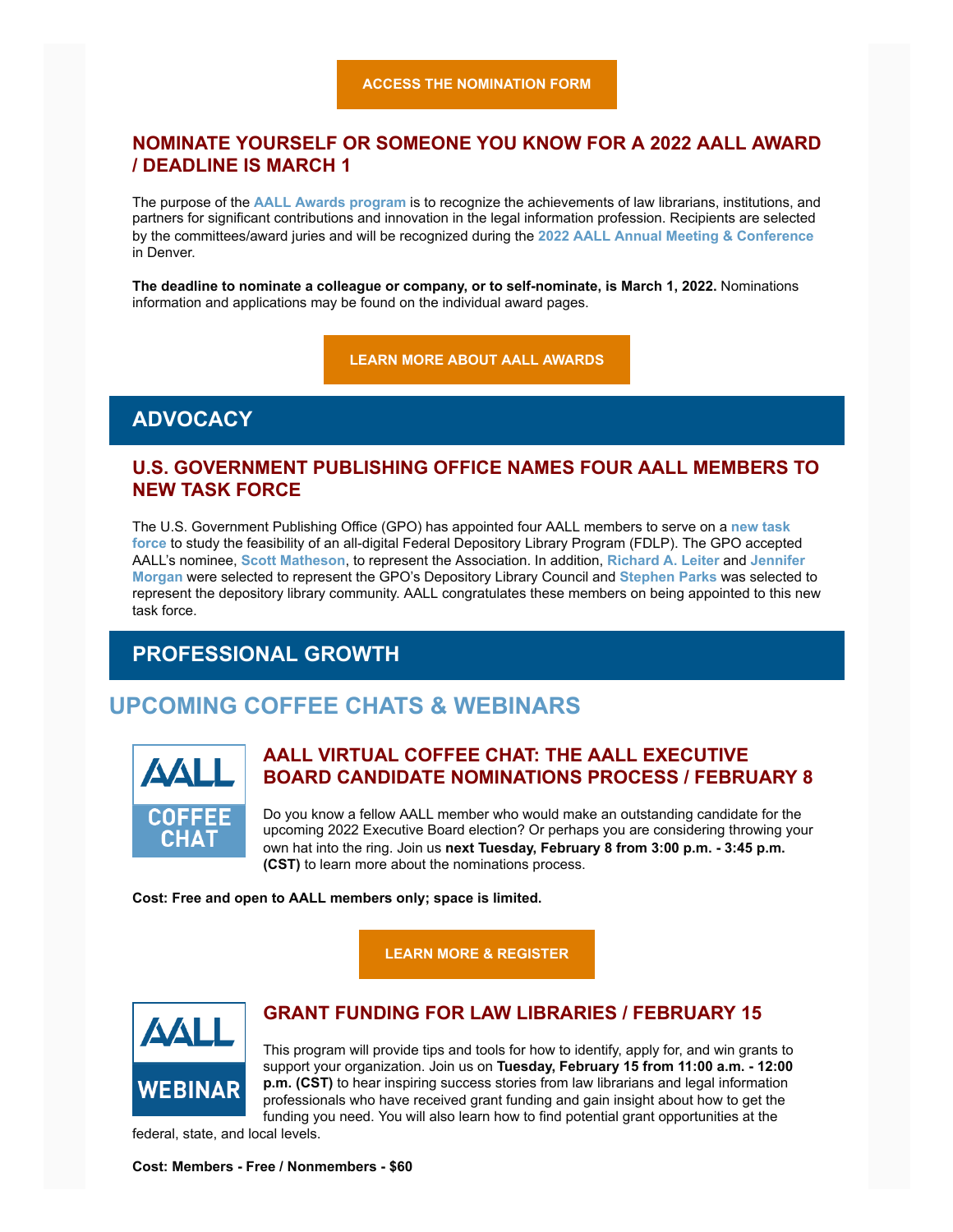**[LEARN MORE & REGISTER](https://elearning.aallnet.org/products/grant-funding-for-law-libraries)**



#### **AALL VIRTUAL COFFEE CHAT: A2J PROJECTS IN ACADEMIC LAW LIBRARIES / FEBRUARY 23**

The academic law library community can play a vital role in addressing the access to justice crisis, from digitizing and making sources of primary law freely available to hosting pop-up legal clinics to developing automated court forms—and so much more. Are you interested in finding innovative ways for your school's law library to provide

underrepresented populations with better access to legal information? Join us **Wednesday, February 23 from 3:00 p.m. - 3:45 p.m. (CST)** to learn more about these efforts, and how you can get involved.

**Cost: Free and open to AALL members only; space is limited.**

**[LEARN MORE & REGISTER](https://elearning.aallnet.org/products/virtual-coffee-chat-a2j-projects-in-academic-law-libraries#tab-product_tab_overview)**

# **GRANTS & SCHOLARSHIPS**

#### **APPLY FOR A LEXISNEXIS RESEARCH GRANT BY MAY 1**

The **[AALL LexisNexis Research Grant Jury](https://www.aallnet.org/about-us/who-we-are/committees-juries/lexisnexis-research-grant-jury/)** is **accepting applications through May 1** for grants from the **[AALL Research Fund \(An Endowment Established by LexisNexis\)](https://www.aallnet.org/education-training/grants/research-grants/)**. The jury may allocate \$5,000 between one or more applicants seeking funding for research that advances **[AALL's](https://www.aallnet.org/education-training/grants/research-grants/research-agenda/) [Research Agenda](https://www.aallnet.org/education-training/grants/research-grants/research-agenda/)**, which seeks to stimulate "a diverse range of scholarship related to and supportive of the profession of law librarianship."

If you have a research project that may benefit from this grant, **[review the complete guidelines](https://www.aallnet.org/education-training/grants/research-grants/)** and **[apply](https://www.aallnet.org/wp-content/uploads/2021/10/aall-grant-researchfund.pdf)**. Grants will be awarded and announced by the end of May.

**[LEARN MORE & APPLY](https://www.aallnet.org/wp-content/uploads/2021/10/aall-grant-researchfund.pdf)**

#### **AALL CONTINUING EDUCATION GRANT / DUE MAY 12**

Does your chapter, special interest section, committee, or caucus have an educational event that needs funding? If so, consider applying for an **[AALL Continuing Education Grant](https://www.aallnet.org/education-training/grants/cpe-program-grants/)**. Grant requests are accepted at various times throughout the year. **The next deadline for grant applications is May 12, 2022.**

**[LEARN MORE & APPLY](https://www.aallnet.org/education-training/grants/cpe-program-grants/)**

#### **APPLY FOR AN AALL SCHOLARSHIP AND/OR SHARE WITH A FRIEND OR COLLEAGUE**

AALL is committed to providing opportunities for your professional growth. Each year, the Association awards thousands of dollars in **[scholarships](https://www.aallnet.org/education-training/scholarships/)** to law school and library school students as well as to AALL members. The available **[scholarships](https://www.aallnet.org/education-training/scholarships/)** are listed on AALLNET.

**The deadline for applications is April 1, 2022.** For additional questions, please contact AALL at **[scholarships@aall.org](mailto:scholarships@aall.org)**.

**[LEARN MORE & APPLY](https://www.aallnet.org/education-training/scholarships/)**